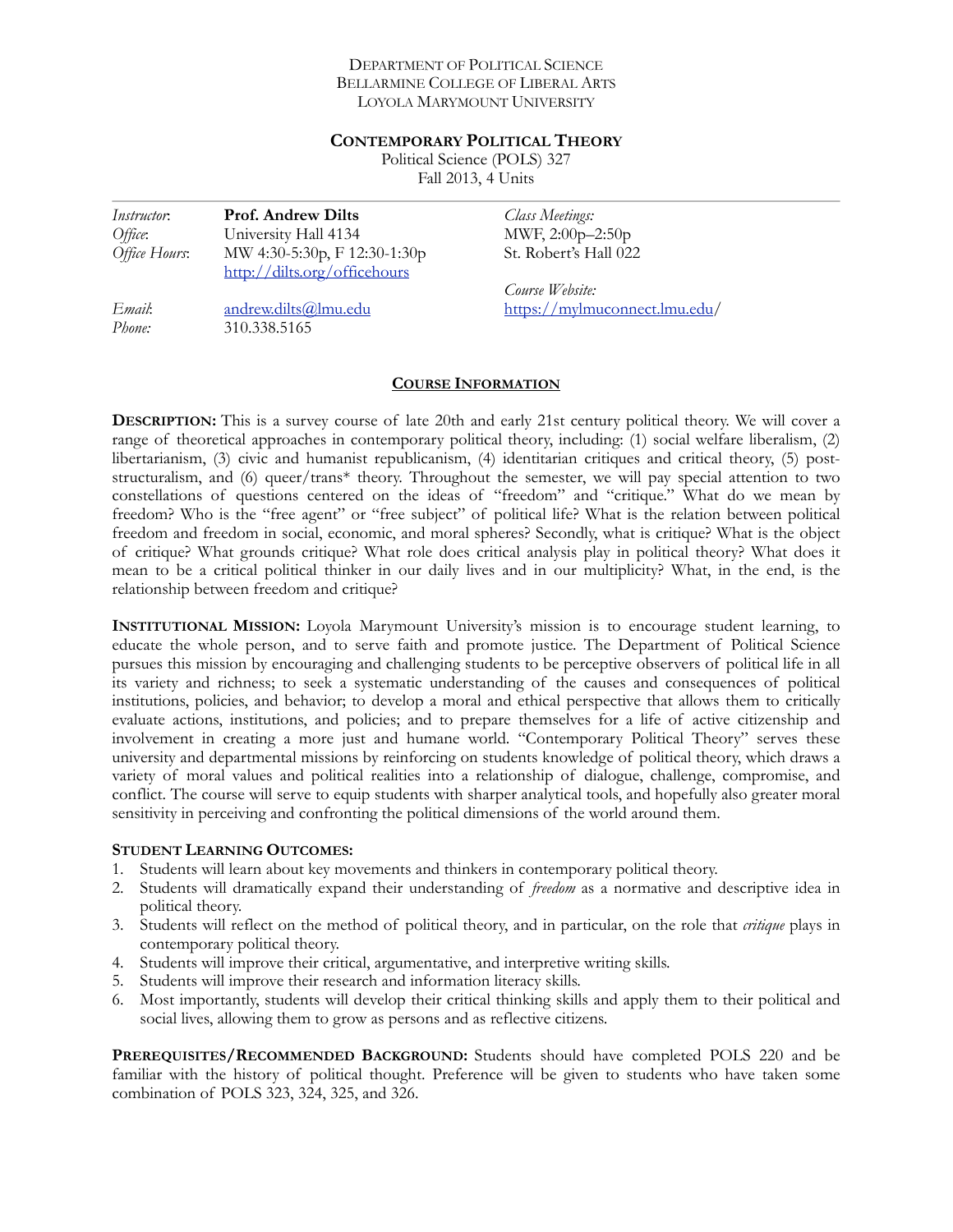#### **COURSE REQUIREMENTS**

This course is a 4-unit, upper-division course, that carries a CORE writing flag. In particular, it has **intensive reading requirements** and you will be held accountable for that reading with frequent writing assignments; it will require **multi-draft writing** throughout the semester; it will substantively focus attention on **methodological training** in political theory (through its emphasis on *critique* as a practice); it includes **a significant individual mentoring component***.* To reflect these ends, the course has the following requirements:

- (1) You will submit **write a substantial research paper** during the semester. This paper must be formatted and submitted properly to receive full credit, as documented in the course paper requirements on the course website.
- (2) You will submit multiple drafts of this paper throughout the semester, both to the instructor and to your peers. You will take part in a formal **peer-review** session, editing and commenting on two of your colleagues' paper drafts.
- (3) You will prepare an **annotated bibliography** supporting your research paper, turned in and updated a multiple points throughout the semester.
- (4) You must schedule an **individual mentoring meeting** with the instructor **no later than 6th week** to discuss your planed term paper.
- (5) You will submit an **abstract and detailed outline** of your research paper **no latter than 9th week**.
- (6) You will be held accountable to each other for the substantial course reading by **submitting a written reading question twenty-four hours before** each class meeting. Your reading questions must demonstrate (a) completion of the reading assignment and (b) thought and reflection on the reading assignment. The grading criteria for these questions are discussed in detail below. You should make it a practice read each others questions before the class meets.
- (7) You must **attend class** and be an **active participant** in discussion. Because this is a text-driven course, you must always bring a hard-copy of the day's reading to class and you must be prepared to publicly present your reading question in class. If you are more than 5 minutes late to class, you will be marked as absent. If you do not bring your copy of the reading with you to class, you will be marked as absent.

|        | <b>GRADING SCALE:</b> |           |
|--------|-----------------------|-----------|
| 40%    | A                     | 93-100    |
| 20%    | $A-$                  | $90 - 92$ |
| $10\%$ | $B+$                  | 88-89     |
| $10\%$ | В                     | 83-87     |
| $10\%$ | $B-$                  | 80-82     |
| $5\%$  | $C+$                  | 78-79     |
| $5\%$  | C                     | 73-77     |
|        | $C$ -                 | $70-72$   |
|        | D                     | $60-69$   |
|        | F                     | $0 - 59$  |
|        |                       |           |

\*\*\**Any student who receives a failing grade for attendance and participation will receive a failing grade for the class*. *Any student who has not turned in all paper drafts will receive a failing grade for the class.\*\*\**

**READING QUESTIONS:** A good reading question is one that directly and explicitly engages with the text. Your question should **cite** a specific passage, term, or concept that you are puzzled about, and it should offer your interpretation of the passage at hand. It should be focused on something that genuinely puzzles you in the reading, and which you can probably assume that others find puzzling or confusing as well.

You will submit one question per class meeting. Questions must be **submitted twenty-four (24) hours before** class meets. Late questions will be accepted for partial credit. Questions posted after class meets will receive no credit. Questions will be graded on a three point scale: Excellent  $= 2$ , Satisfactory (or late)  $= 1$ ,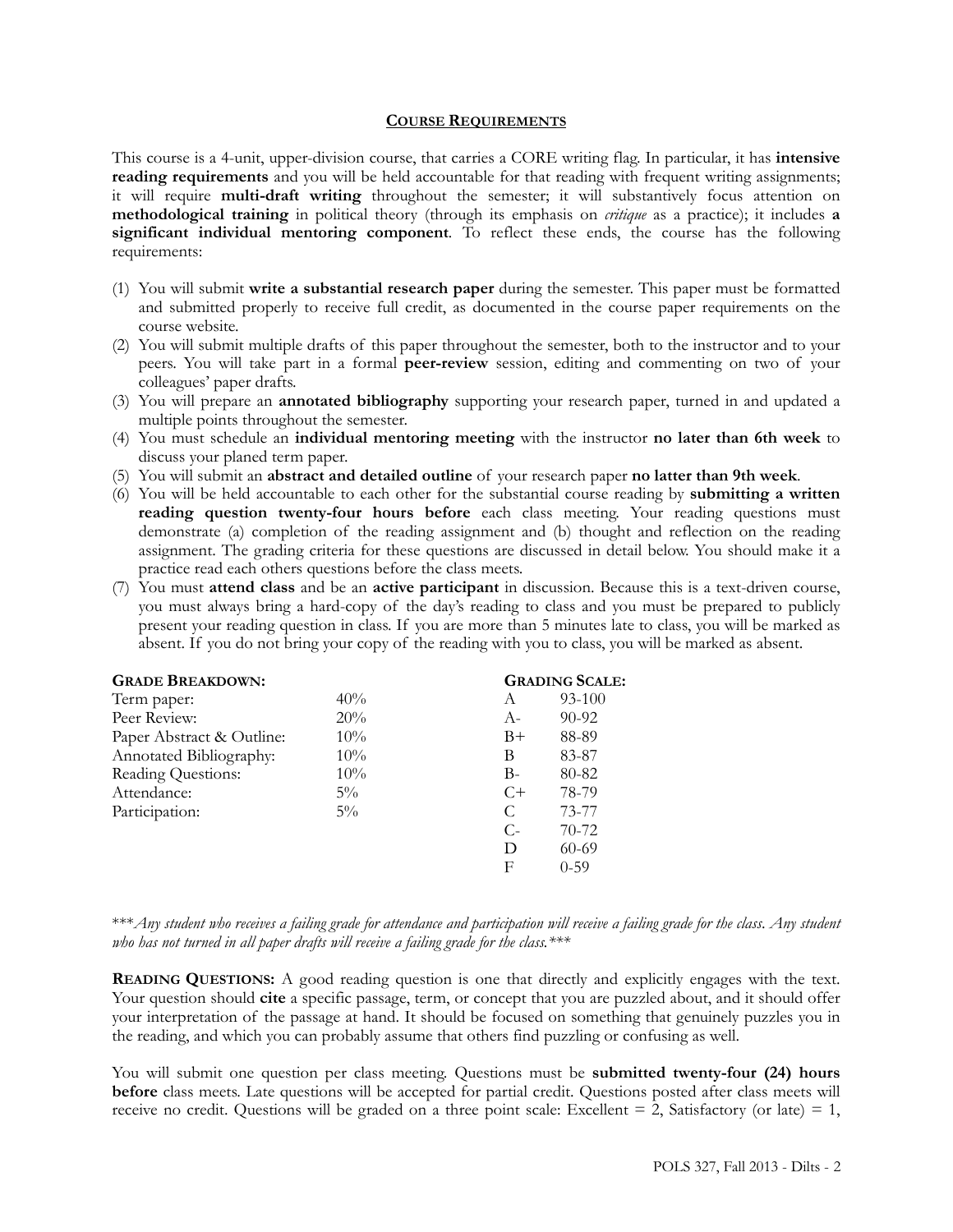Unacceptable (or not submitted)  $= 0$ .

In the unlikely event that students are not keeping up with the reading, the instructor reserves the right to add short reading quizzes without notice.

#### **COURSE POLICIES**

**ATTENDANCE:** Timely, prepared, and engaged attendance is required. Absences will only be excused in the case of illness or emergency. If there is a conflict between course participation and religious observance, please contact me in advance. It is not necessary to obtain prior approval from the instructor when missing a meeting is unavoidable, but note that students bear the *entire responsibility* for the decision to miss class and for whatever effect that may have on their course grade and their learning experience. Repeated absences and lateness will directly affect the discussion and attendance portion of a student's grade, as detailed in the course requirements section. Participation in class discussions will be evaluated on quality, quantity, and appropriateness of student questions and comments. Please note: it is just as possible to talk *too much* as it is to talk too little in class. Likewise, there is such a thing as active listening, and yes, your professors are capable of distinguishing this from passive listening. If you are worried about your the level and/or quality of your participation, the best thing to do is to come to office hours, where the professor can give you direct feedback throughout the semester, rather than at the end (when it is too late to change your behavior!).

**RESPECT FOR OTHERS:** Given the sensitive nature of the topics explored, a spirit of toleration and civility is crucial for classroom discourse. Students should respectfully listen to others' critiques and articulate responses in a thoughtful manner.

**LATE PENALTIES:** Assignments are accepted when they are due. Assignments must be turned in at the designated time and place. Failure to turn in an assignment on time is unacceptable except with the prior agreement of the instructor (which will be given only in exceptional circumstances). Except in documented cases of illness or emergency, a penalty of **up to a full letter grade** may be assessed for each day (24hrs) the assignment is late. When assignments are submitted electronically, this includes weekend days.

**PLAGIARISM & ACADEMIC HONESTY:** Academic dishonesty will be treated as an extremely serious matter. Proven plagiarism of any kind may result in automatic failure of the course, and will be referred to the University for further disciplinary action without exception. I reserve the right to submit your electronic document to plagiarism detection websites if necessary. It is **never** permissible to turn in any work that has been copied from another student or copied from a source (including the Internet) without properly acknowledging the source. It is your responsibility to make sure that your work meets the standard of academic honesty set forth in the "LMU Honor Code and Process" which appears in the LMU Bulletin 2013-2014. It is not permissible to turn in work for a class that has been previously submitted in part, or in whole, for credit in another course. Any doubts of questions related to this policy should be brought to your instructor as soon as they arise and before you turn in the work. You should also refer to the additional statement on academic honesty in the writing requirements posted on the course website.

**GENDER NEUTRAL & GENDER SPECIFIC LANGUAGE, NAMES & ACCENTS:** Academics no longer use the pronoun "he" to apply universally to all persons, nor do we use the term "man," when we are referring to humanity or people in general. In our writing, when we are making generalizations we should use gender neutral pronouns, that is, sie and hir, s/he, him or her, they/their, etc. When referring to a specific person or group of people, we should use the language and pronouns *that they prefer* if we know them. Further, we should be attentive to the spelling and accents of author's names. Finally, all authors must be referred to by their entire names, or only their last names, *not by their first names*, orally and in writing.

Where this is not possible (either because the claim you are making is gendered, or because you are relying on a text that uses gender-exclusive pronouns), you must explain why this is the case. Usually, this requires no more than a footnote (e.g. Rawls uses "he" or "mankind" as universals. Add a footnote at your first usage of his language, directly quoted or not, and say that you are following Rawls' usage here, and do not mean to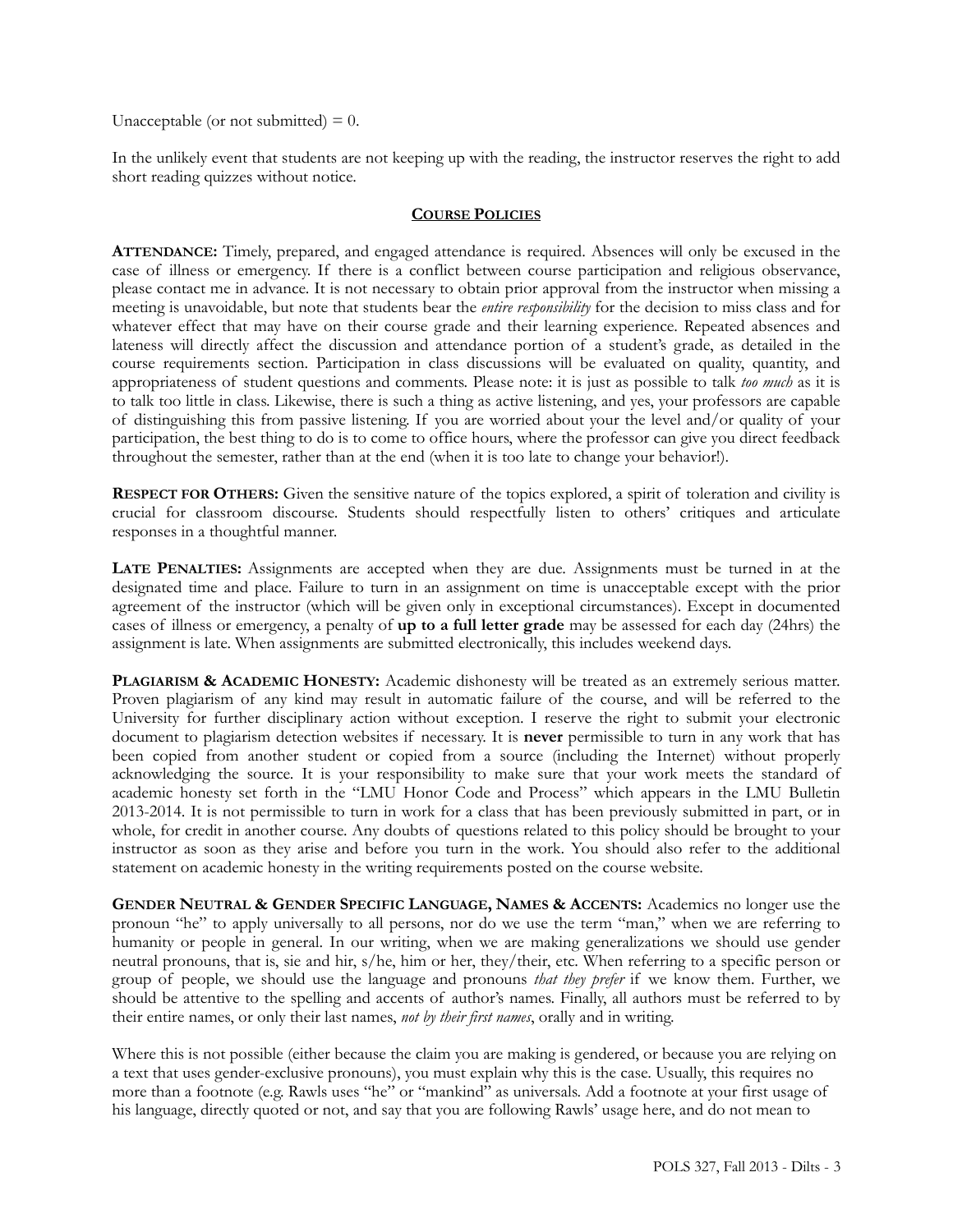endorse his usage). You aren't necessarily required to solve these problems, but you are required to make note these problems and signal your awareness of them.

**EMAIL COMMUNICATION:** At times I will communicate with the entire class using campus email systems, so it is essential that you regularly check your lion.lmu.edu email address or forward your lion account email to your preferred email address. I encourage you to contact me via email with questions about the course, the material we cover in class, and assignments.

You are expected to be professional in all communication with the instructor. All email communication should be in complete sentences with a proper salutation and conclusion. Treat the email more as a letter and less like a text message. Include a comprehensible subject heading (e.g. "POLS 327 paper question"), address and sign the email, making sure to identify what class you are in (usually instructors are teaching more than one class) and explain clearly what it is that you are inquiring about. Failure to do these will guarantee that you will not get a response. Also, unless I've explicitly stated otherwise, I generally check my faculty email only during normal business hours (more or less from 7am to 6pm).

Finally, here is a short list of things to which **I will not respond**:

- Questions that can be answered by checking the course syllabus or looking online.
- A request to know **if** you missed anything during an absence. (The answer is yes.)
- A request to know **what** you missed during an absence. (Instead of asking this through email, take the appropriate next steps to catch up: ask a classmate for notes, meet with me in my office hours, etc.)

**TECHNOLOGY USE DURING CLASS:** You are welcome to bring a computer or tablet to class provided that it enables you to engage *more* in the class discussion. You may also use a computer or tablet to help you take notes. Email, Twitter, Facebook, or anything at all that is not directly related to the *conversation* we are having will not be tolerated. Using a computer in this way during a seminar is rude and disrespectful to your classmates. **If you need to use a computer in class, you will be expected to post copies of your class notes on the class website immediately following the class session to share with others**. If you are not willing to do this, do not bring a computer with you.

### **Please note that E-Reserve texts should be \*printed\* and brought to class. Electronic/digital editions of the texts are not acceptable for this course.**

There is no reason to use your phone. It should be **turned off and put away**. If your phone rings during class, be prepared for me to answer it for you, and you will be marked absent for the session.

**OFFICE HOURS:** I look forward to meeting with you all during regularly scheduled office hours, or by appointment when meeting during office hours is not possible. Students who would like to discuss issues raised in the course further than class discussions will permit, or students who encounter difficulties with the course or the assigned material, are especially encouraged to attend office hours. Students are strongly encouraged to schedule office hour appointments in advance and to keep those appointments promptly.

**ACCOMMODATION**: Loyola Marymount University is committed to equality in educational opportunity. Students with special needs as addressed by the Americans with Disabilities Act who need reasonable modifications, special assistance, or accommodations in this course should promptly direct their request to the Disability Support Services Office. Any student who currently has a documented disability (physical, learning, or psychological) needing academic accommodations should contact the Disability Services Office (Daum Hall Room 224, 310-338-4535) as early in the semester as possible. All discussions will remain confidential. Please visit <http://www.lmu.edu/dss> for additional information.

**TENTATIVE NATURE OF THE SYLLABUS:** If necessary, this syllabus and its contents are subject to revision; students are responsible for any changes or modifications distributed in class or posted on MYLMU Connect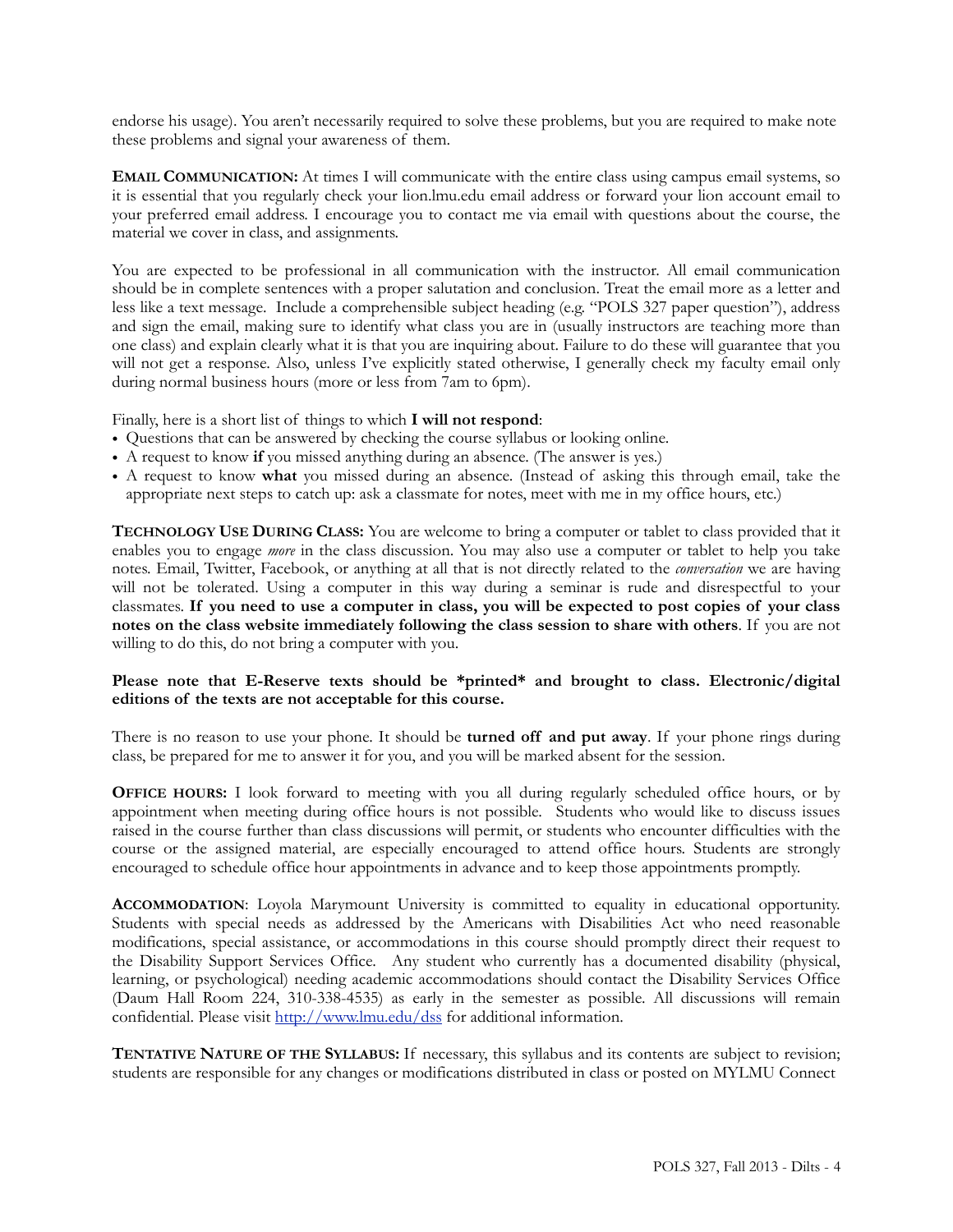#### **REQUIRED TEXTS**

These texts will all be available for purchase from the bookstore. You are welcome to purchase them wherever you please or borrow them from the library, but *please use these editions of the texts* so that we are all literally on the same page during class. You will be expected to come to class with the text in hand. Some readings will be made available via electronic reserve in PDF format. You must **print** hard copies of these readings, i.e. do not bring your computer or e-reader in order to refer to the texts.

- John Rawls, *A Theory of Justice, Re*vised Edition (Belknap, 1999), ISBN: 0674000781
- Robert Nozick, *Anarchy, State and Utopia* (Basic Books, 1977), ISBN: 9780465097203.
- Hannah Arendt, *The Human Condition,* (Chicago, 1998), ISBN: 9780226025988.
- Iris Young, *Justice and Politics of Difference* (Princeton, 1990), ISBN: 9780691023151.
- Charles Mills, *The Racial Contract* (Cornell, 1997), ISBN: 9780801484636.
- Michel Foucault, *The History of Sexuality, Vol. 1* (Vintage, 1990), ISBN: 9780679724698.
- Dean Spade, *Normal Life* (South End Press, 2011), ISBN: 9780896087965.
- Michael Harvey, *Nuts and Bolts of College Writing* (Hackett, 2003), ISBN: 9780872205734.
- Stanley Chodorow, *Writing a Successful Research Paper* (Hackett, 2011), ISBN: 9781603844406.

#### **TENTATIVE COURSE SCHEDULE**

## **Week 1: What is Contemporary Political Theory?**  M Aug. 26: Course Introduction / Giorgio Agamben, "What is the Contemporary?" (E-reserve) W Aug. 28: *NO CLASS - Instructor Absence* F Aug. 30: *NO CLASS - Instructor Absence \*\*\** During this week, read Chodorow, *Writing a Successful Research Paper,* Introduction & Chapters 1-3, and familiarize yourself with Harvey's *Nuts and Bolts of College Writing.\*\*\** **Week 2: Welfare Liberalism 1: Rawls** M Sep. 2: *LABOR DAY, NO CLASS*

- 
- T Sep. 3: **\*\*\*Research Paper Proposal Due by 5pm.\*\*\***
- W Sep. 4: John Rawls, *A Theory of Justice*, §1-4, 11-13.
- F Sep. 6: John Rawls, *A Theory of Justice*, §§16, 17, 20-26.

#### **Week 3: Welfare Liberalism 2: Rawls**

- M Sep. 9: John Rawls, *A Theory of Justice*, §§33, 34, 35, 38, 39, 43, 44
- W Sep. 11: John Rawls, *A Theory of Justice*, §§65-67, 77, 78, 82, 85, 86
- F Sep. 13: Will Kymlicka, "Liberal Equality" in *Contemporary Political Theory* (E-Reserve).

#### **Week 4: Libertarianism 1: Nozick**

- M Sep. 16: Robert Nozick, *Anarchy, State and Utopia,* pp. 1-20 (top), 22 (bottom)-53.
- W Sep. 18: Robert Nozick, *Anarchy, State and Utopia,* pp. 54-62 (middle), 65-91 (top), 93 (top)-119.
- F Sep. 20: Robert Nozick, *Anarchy, State and Utopia,* pp. 149-164, 167-182, 189-209 (top), 228-231.

#### **Week 5: Libertarianism 2: Nozick**

| M Sep. 23: | Robert Nozick, Anarchy, State and Utopia, pp. 297 – 299 (middle), 307-334.          |  |
|------------|-------------------------------------------------------------------------------------|--|
| T Sep. 24: | ***Updated Paper Proposal and Bibliography Due by 5pm***                            |  |
| W Sep. 25: | Will Kymlicka, "Libertarianism" in Contemporary Political Theory (E-Reserve).       |  |
| F Sep. 27: | G.A. Cohen, "Robert Nozick and Wilt Chamberlain: how patterns preserve liberty" (E- |  |
|            | reserve).                                                                           |  |